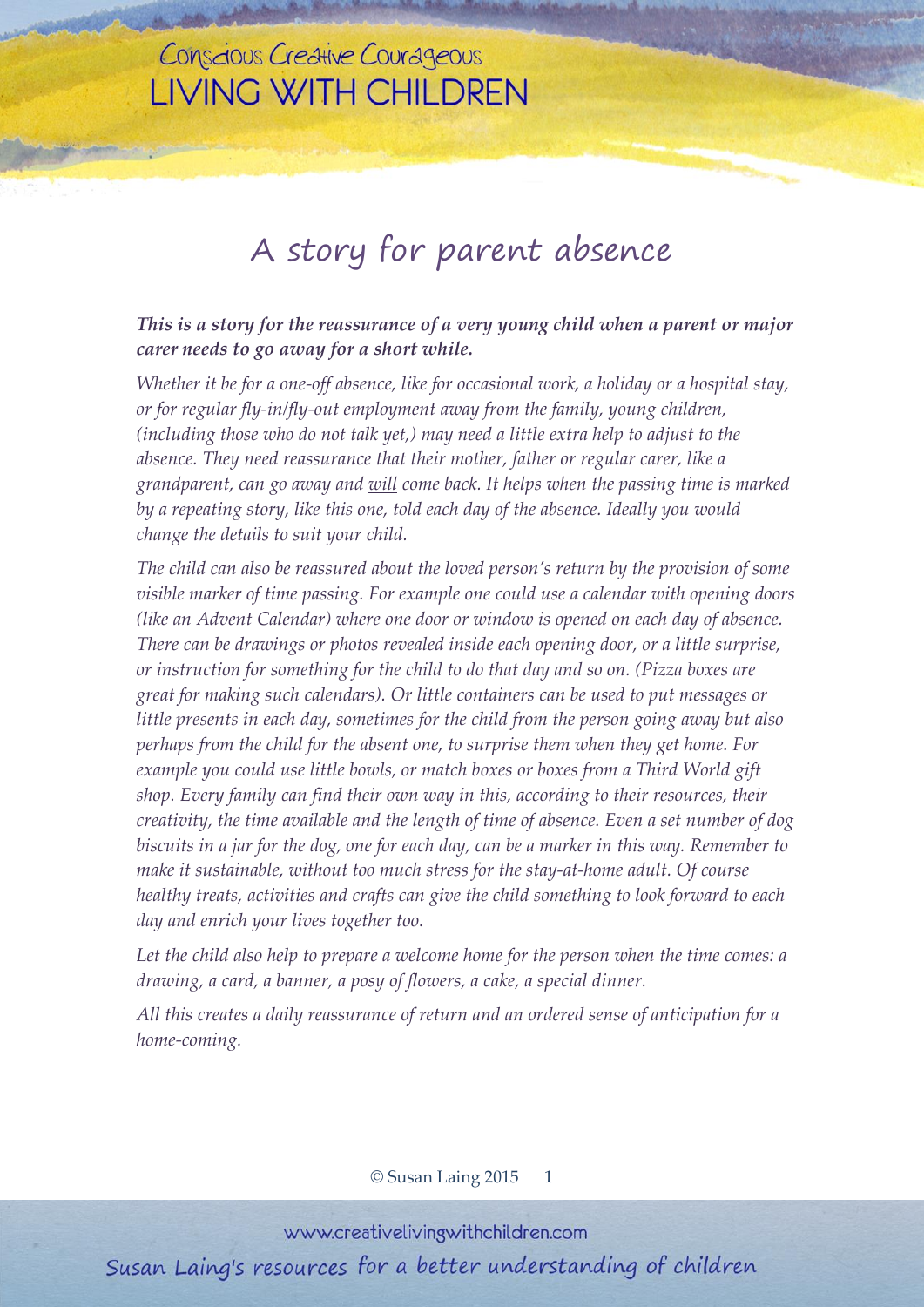## Conscious Creative Courageous **LIVING WITH CHILDREN**

## Bennie's story

Once upon a time there was a little boy called Bennie, who lived in a house amongst tall trees with his two big sisters and his Mama and his Papa. One day Mama sat down at the table with them and said she was going away for a few days to work but that she would come back to them soon because she loved them all so. Papa would look after them all while she was gone.

So the day came and Mama packed her bags and they all took her to the airport where she gave them all a big hug and off she went.

When they got home, that first day, little Bennie said: "When will my Mama come home?" His Papa said "She'll come home in four more days because she loves you so but I'm here to look after you all. We've got lots to do together. Today we have to do the washing." And they did and Bennie helped to hang all the socks on the line in a row in the sun. So—

On the first day they did the washing.

The next day Bennie woke up and said: "When will my Mama come home?" And his Papa said "She'll come home in three more days because she loves you so but I'll look after you all. We've got lots to do together. Today we are going to work in the garden and plant some seedlings to surprise Mama." And so they did and Bennie very carefully planted some blue pansies because they were Mama's favourites. So—

On the first day they did the washing.

On the second day they worked in the garden.

On the next day, Bennie woke up and said: "When will my Mama come home?" And his Papa said "She'll come home in two more days because she loves you so but I'm here to look after you all. We've got lots to do. Today we are going out visiting." And they did. They visited their favourite neighbour whose dog had three new puppies. So—

On the first day they did the washing.

On the second day they worked in the garden.

On the third day they went out visiting.

On the next day, Bennie woke up and said: "When will my Mama come home?" And his Papa said "She'll come home in one more day because she loves you so but I'm here to look after you all. We've got lots to do. Today we've got to clean the house." And they did. Bennie picked up all the toys and swept very carefully with his little broom. So—

On the first day they did the washing.

- On the second day they worked in the garden.
- On the third day they went out visiting.

On the fourth day they cleaned the house.

On the next day, Bennie woke up and said: "When will my Mama come home?" And his Papa said "She'll come home tonight because she loves you so but I'm here to look after you all today. We've got lots to do. Today we've got to make her a welcome home cake." And they did. It was a special carrot cake with nuts and a red flower on top. So –

On the first day they did the washing.

- On the second day they worked in the garden.
- On the third day they went out visiting.
- On the fourth day, they cleaned the house.
- On the fifth day they made a cake.

A story for parent absence © Susan Laing 2015 2

www.creativelivingwithchildren.com

Susan Laing's resources for a better understanding of children